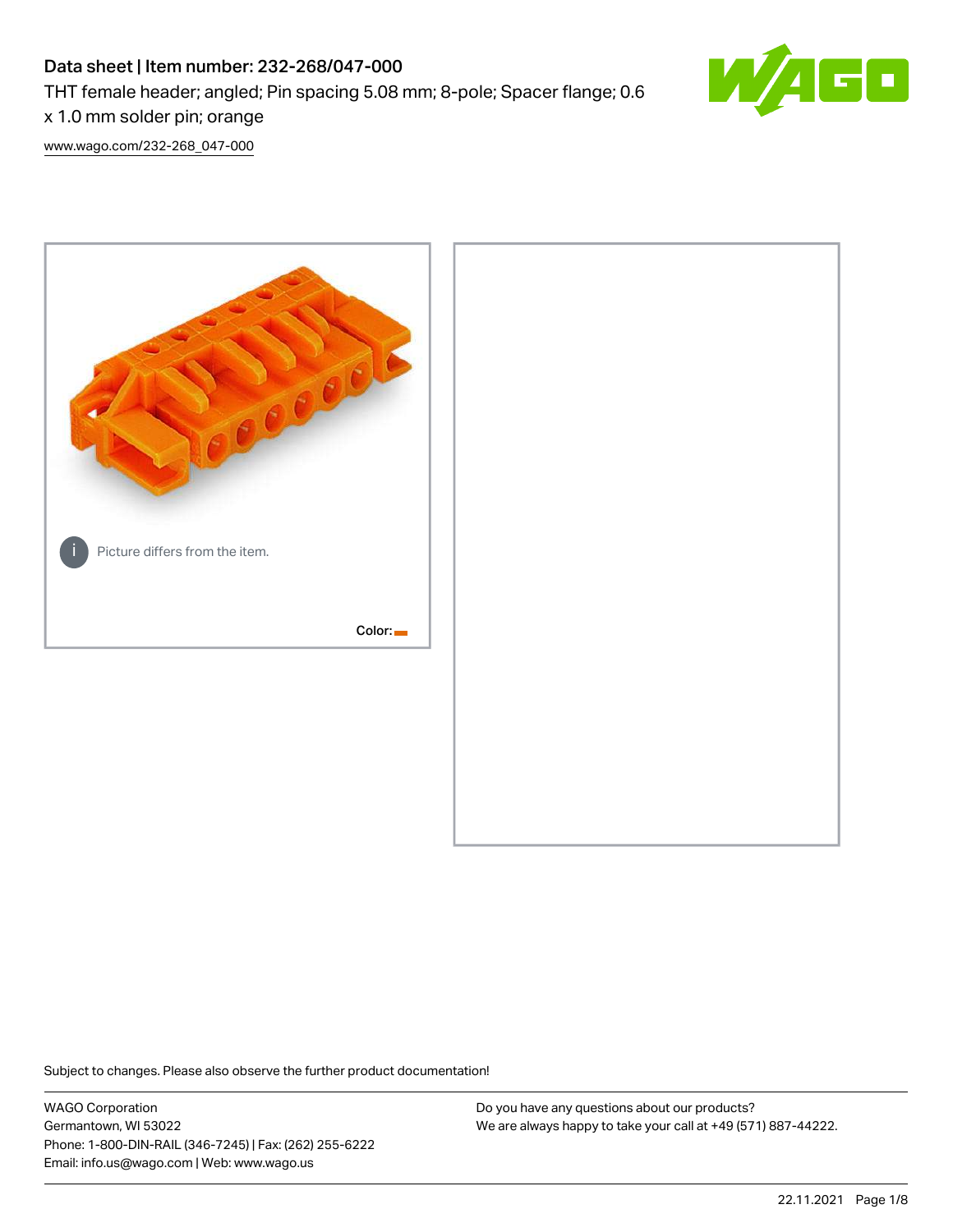



L = pole no. x pin spacing

 $L_1 = L + 3$  mm

 $L_2 = L + 8.8$  mm

 $L_3 = L + 14.8$  mm

2- to 3-pole female connectors – one latch only

## Item description

**Horizontal or vertical PCB mounting via straight or angled solder pins** 

Subject to changes. Please also observe the further product documentation! For board-to-board and board-to-wire connections

WAGO Corporation Germantown, WI 53022 Phone: 1-800-DIN-RAIL (346-7245) | Fax: (262) 255-6222 Email: info.us@wago.com | Web: www.wago.us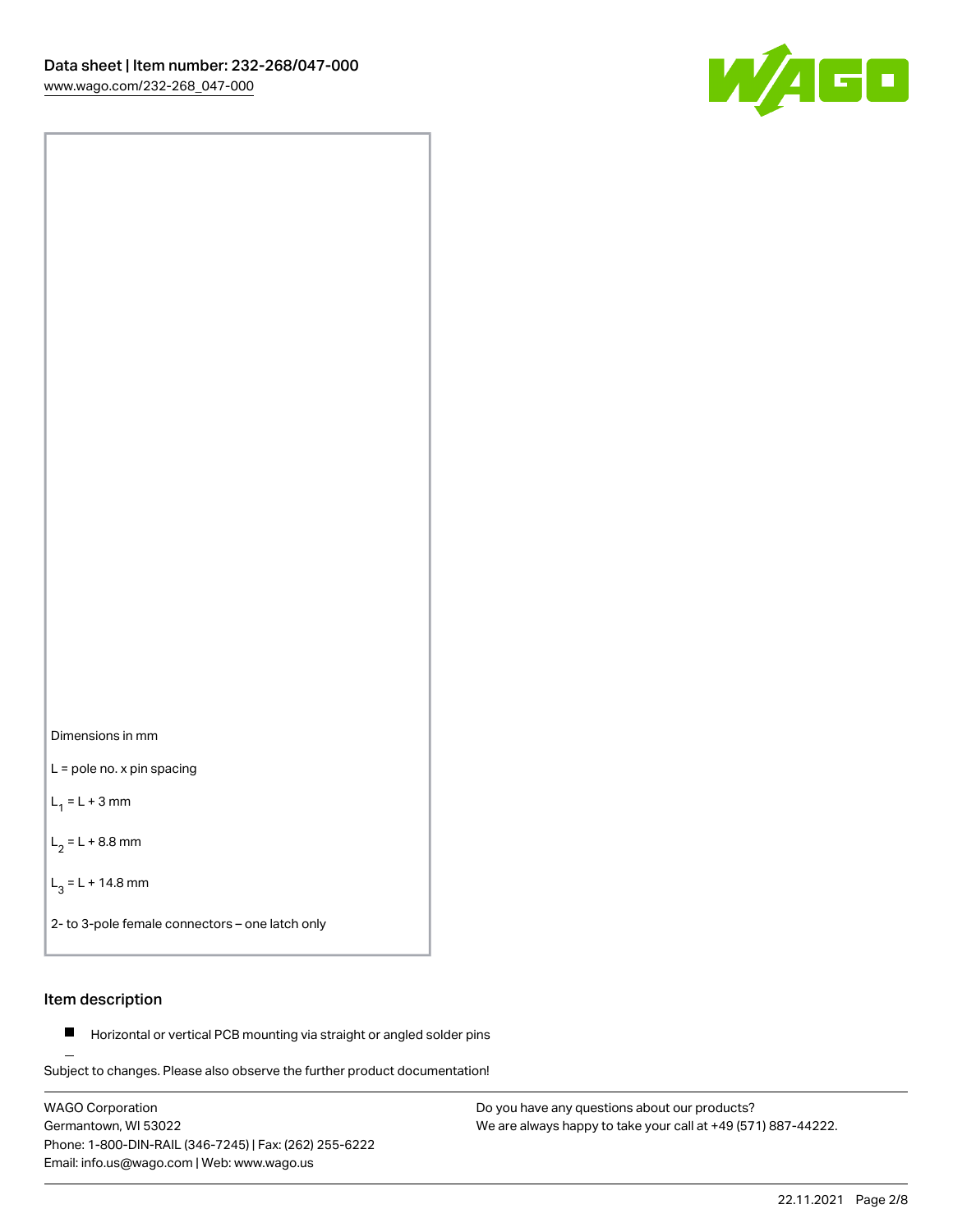

- For board-to-board and board-to-wire connections
- $\blacksquare$ Touch-proof PCB outputs
- $\blacksquare$ Easy-to-identify PCB inputs and outputs
- $\blacksquare$ With coding fingers

## Data **Notes**

| Safety information 1 | The <i>MCS – MULTI CONNECTION SYSTEM</i> includes connectors<br>without breaking capacity in accordance with DIN EN 61984. When<br>used as intended, these connectors must not be connected<br>/disconnected when live or under load. The circuit design should<br>ensure header pins, which can be touched, are not live when<br>unmated. |
|----------------------|--------------------------------------------------------------------------------------------------------------------------------------------------------------------------------------------------------------------------------------------------------------------------------------------------------------------------------------------|
| Variants:            | Other pole numbers<br>3.8 mm pin projection for male headers with straight solder pins<br>Gold-plated or partially gold-plated contact surfaces<br>Other versions (or variants) can be requested from WAGO Sales or<br>configured at https://configurator.wago.com/                                                                        |

## Electrical data

## IEC Approvals

| Ratings per                 | IEC/EN 60664-1                                                        |
|-----------------------------|-----------------------------------------------------------------------|
| Rated voltage (III / 3)     | 320 V                                                                 |
| Rated surge voltage (III/3) | 4 <sub>k</sub> V                                                      |
| Rated voltage (III/2)       | 320 V                                                                 |
| Rated surge voltage (III/2) | 4 <sub>k</sub> V                                                      |
| Nominal voltage (II/2)      | 630 V                                                                 |
| Rated surge voltage (II/2)  | 4 <sub>k</sub> V                                                      |
| Rated current               | 12A                                                                   |
| Legend (ratings)            | $(III / 2)$ $\triangle$ Overvoltage category III / Pollution degree 2 |

## UL Approvals

| Approvals per                  | UL 1059 |
|--------------------------------|---------|
| Rated voltage UL (Use Group B) | 300 V   |
| Rated current UL (Use Group B) | 15 A    |
| Rated voltage UL (Use Group D) | 300 V   |
| Rated current UL (Use Group D) | 10 A    |

Subject to changes. Please also observe the further product documentation!

| <b>WAGO Corporation</b>                                | Do you have any questions about our products?                 |
|--------------------------------------------------------|---------------------------------------------------------------|
| Germantown, WI 53022                                   | We are always happy to take your call at +49 (571) 887-44222. |
| Phone: 1-800-DIN-RAIL (346-7245)   Fax: (262) 255-6222 |                                                               |
| Email: info.us@wago.com   Web: www.wago.us             |                                                               |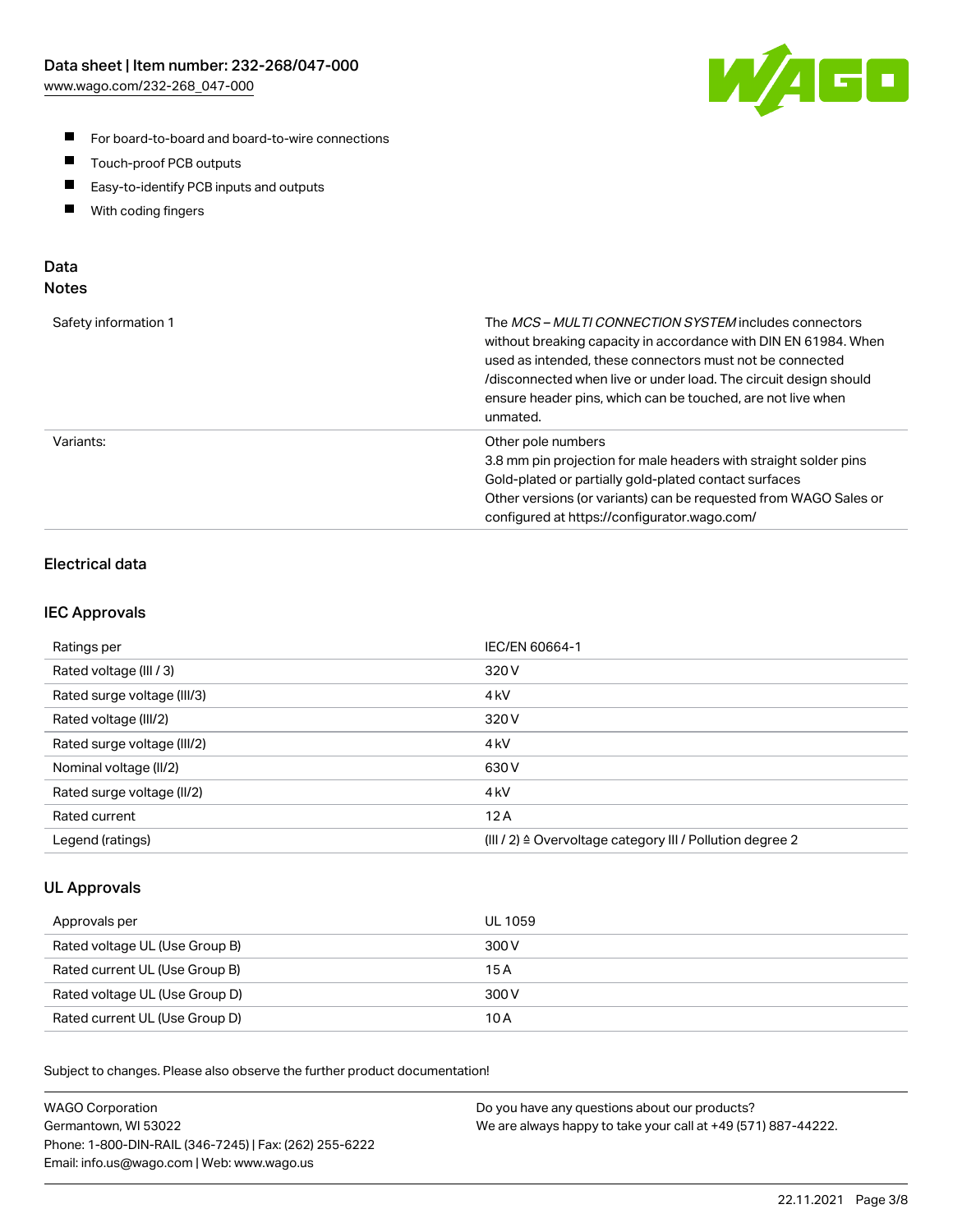

## Ratings per UL

| Rated voltage UL 1977 | 600 \<br>.   |
|-----------------------|--------------|
| Rated current UL 1977 | . . <i>.</i> |

## CSA Approvals

| Approvals per                   | CSA   |
|---------------------------------|-------|
| Rated voltage CSA (Use Group B) | 300 V |
| Rated current CSA (Use Group B) | 15 A  |
| Rated voltage CSA (Use Group D) | 300 V |
| Rated current CSA (Use Group D) | 10 A  |

### Connection data

| Total number of potentials |  |
|----------------------------|--|
| Number of connection types |  |
| Number of levels           |  |

### Connection 1

| Number of poles |  |
|-----------------|--|
|                 |  |

# Physical data

| Pin spacing                          | 5.08 mm / 0.2 inch    |
|--------------------------------------|-----------------------|
| Width                                | 55.44 mm / 2.183 inch |
| Height                               | 16.6 mm / 0.654 inch  |
| Height from the surface              | 11.6 mm / 0.457 inch  |
| Depth                                | 18.25 mm / 0.719 inch |
| Solder pin length                    | 5 <sub>mm</sub>       |
| Solder pin dimensions                | $0.6 \times 1$ mm     |
| Drilled hole diameter with tolerance | $1.3$ $(+0.1)$ mm     |

# Mechanical data

| Mounting type | Mounting flange             |
|---------------|-----------------------------|
| Mounting type | Flush feed-through mounting |
|               | Panel mounting              |

Subject to changes. Please also observe the further product documentation!

| <b>WAGO Corporation</b>                                | Do you have any questions about our products?                 |
|--------------------------------------------------------|---------------------------------------------------------------|
| Germantown, WI 53022                                   | We are always happy to take your call at +49 (571) 887-44222. |
| Phone: 1-800-DIN-RAIL (346-7245)   Fax: (262) 255-6222 |                                                               |
| Email: info.us@wago.com   Web: www.wago.us             |                                                               |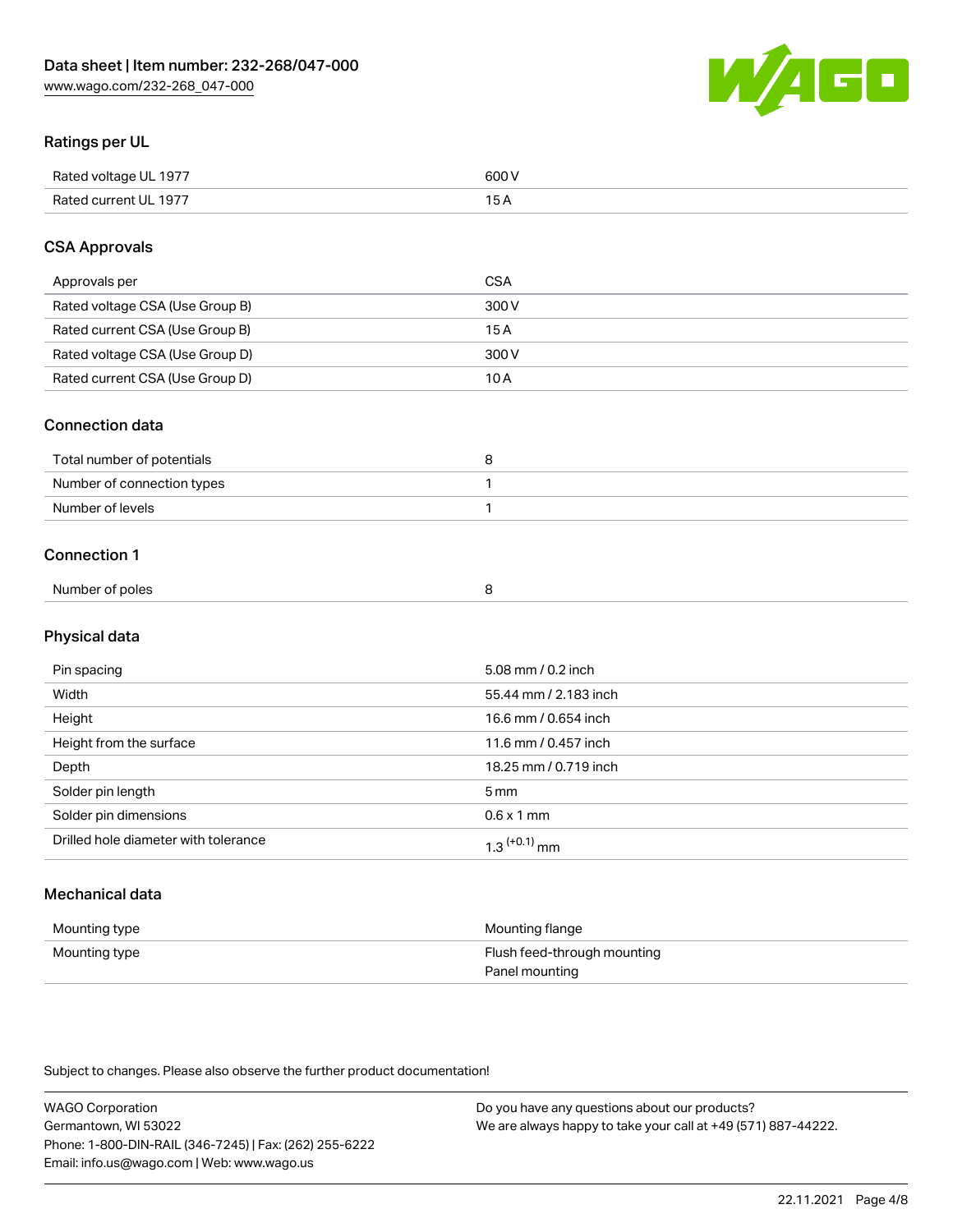

#### Plug-in connection

| Contact type (pluggable connector) | Female header |
|------------------------------------|---------------|
| Connector (connection type)        | for PCB       |
| Mismating protection               | No            |
| Mating direction to the PCB        | 0°            |
| Locking of plug-in connection      | Without       |

# PCB contact

| PCB Contact                         | THT                                        |
|-------------------------------------|--------------------------------------------|
| Solder pin arrangement              | over the entire female connector (in-line) |
| Number of solder pins per potential |                                            |

#### Material data

| Color                       | orange           |
|-----------------------------|------------------|
| Material group              |                  |
| Insulation material         | Polyamide (PA66) |
| Flammability class per UL94 | V <sub>0</sub>   |
| Contact material            | Copper alloy     |
| Contact plating             | tin-plated       |
| Fire load                   | $0.143$ MJ       |
| Weight                      | 7.9 g            |

### Environmental requirements

| Limit temperature range | $-60+85 °C$ |
|-------------------------|-------------|
|-------------------------|-------------|

### Commercial data

| PU (SPU)              | 50 Stück      |
|-----------------------|---------------|
| Packaging type        | box           |
| Country of origin     | DE            |
| <b>GTIN</b>           | 4050821627838 |
| Customs tariff number | 85366990990   |

## Approvals / Certificates

#### Ship Approvals

**Certificate** 

Subject to changes. Please also observe the further product documentation!

WAGO Corporation Germantown, WI 53022 Phone: 1-800-DIN-RAIL (346-7245) | Fax: (262) 255-6222 Email: info.us@wago.com | Web: www.wago.us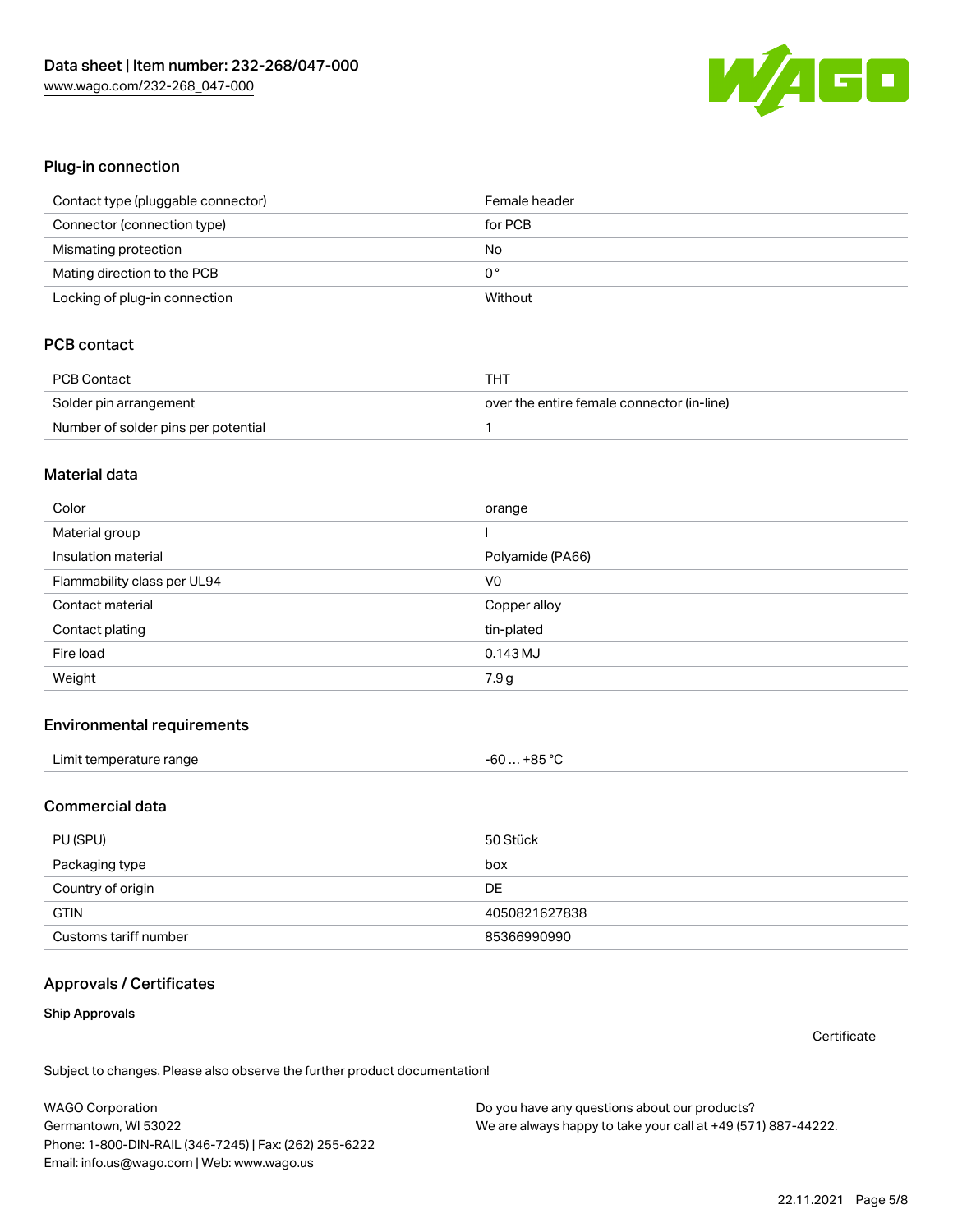# Data sheet | Item number: 232-268/047-000

[www.wago.com/232-268\\_047-000](http://www.wago.com/232-268_047-000)



| Logo                | Approval                                                | <b>Additional Approval Text</b> | name                                |
|---------------------|---------------------------------------------------------|---------------------------------|-------------------------------------|
| ABS                 | <b>ABS</b><br>American Bureau of Shipping               | $\overline{\phantom{a}}$        | $19 -$<br>HG15869876-<br><b>PDA</b> |
| VERITAS             | BV<br>Bureau Veritas S.A.                               | IEC 60998                       | 11915/D0 BV                         |
|                     | <b>DNV GL</b><br>Det Norske Veritas, Germanischer Lloyd | $\overline{\phantom{a}}$        | TAE 000016Z                         |
| <b>UL-Approvals</b> |                                                         |                                 |                                     |
| Logo                | Approval                                                | <b>Additional Approval Text</b> | Certificate<br>name                 |
|                     | UL<br>UL International Germany GmbH                     | <b>UL 1977</b>                  | E45171                              |
|                     | <b>UR</b><br>Underwriters Laboratories Inc.             | <b>UL 1059</b>                  | E45172                              |

## Counterpart

Item no.231-638 Male connector; 8-pole; Pin spacing 5.08 mm ; orange [www.wago.com/231-638](https://www.wago.com/231-638) www.wago.com/231-638

## Optional accessories

Email: info.us@wago.com | Web: www.wago.us

#### Testing accessories

| Testing accessories                      |                                                                                                                            |                                                               |     |                      |  |
|------------------------------------------|----------------------------------------------------------------------------------------------------------------------------|---------------------------------------------------------------|-----|----------------------|--|
|                                          | Item no.: 231-661<br>Test plugs for female connectors; for 5 mm and 5.08 mm pin spacing; 2,50 mm <sup>2</sup> ; light gray |                                                               |     | www.wago.com/231-661 |  |
| <b>Downloads</b><br><b>Documentation</b> |                                                                                                                            |                                                               |     |                      |  |
| <b>Additional Information</b>            |                                                                                                                            |                                                               |     |                      |  |
| Technical explanations                   |                                                                                                                            | 2019 Apr 3                                                    | pdf | Download             |  |
|                                          | Subject to changes. Please also observe the further product documentation!                                                 |                                                               |     |                      |  |
| <b>WAGO Corporation</b>                  |                                                                                                                            | Do you have any questions about our products?                 |     |                      |  |
| Germantown, WI 53022                     |                                                                                                                            | We are always happy to take your call at +49 (571) 887-44222. |     |                      |  |
|                                          | Phone: 1-800-DIN-RAIL (346-7245)   Fax: (262) 255-6222                                                                     |                                                               |     |                      |  |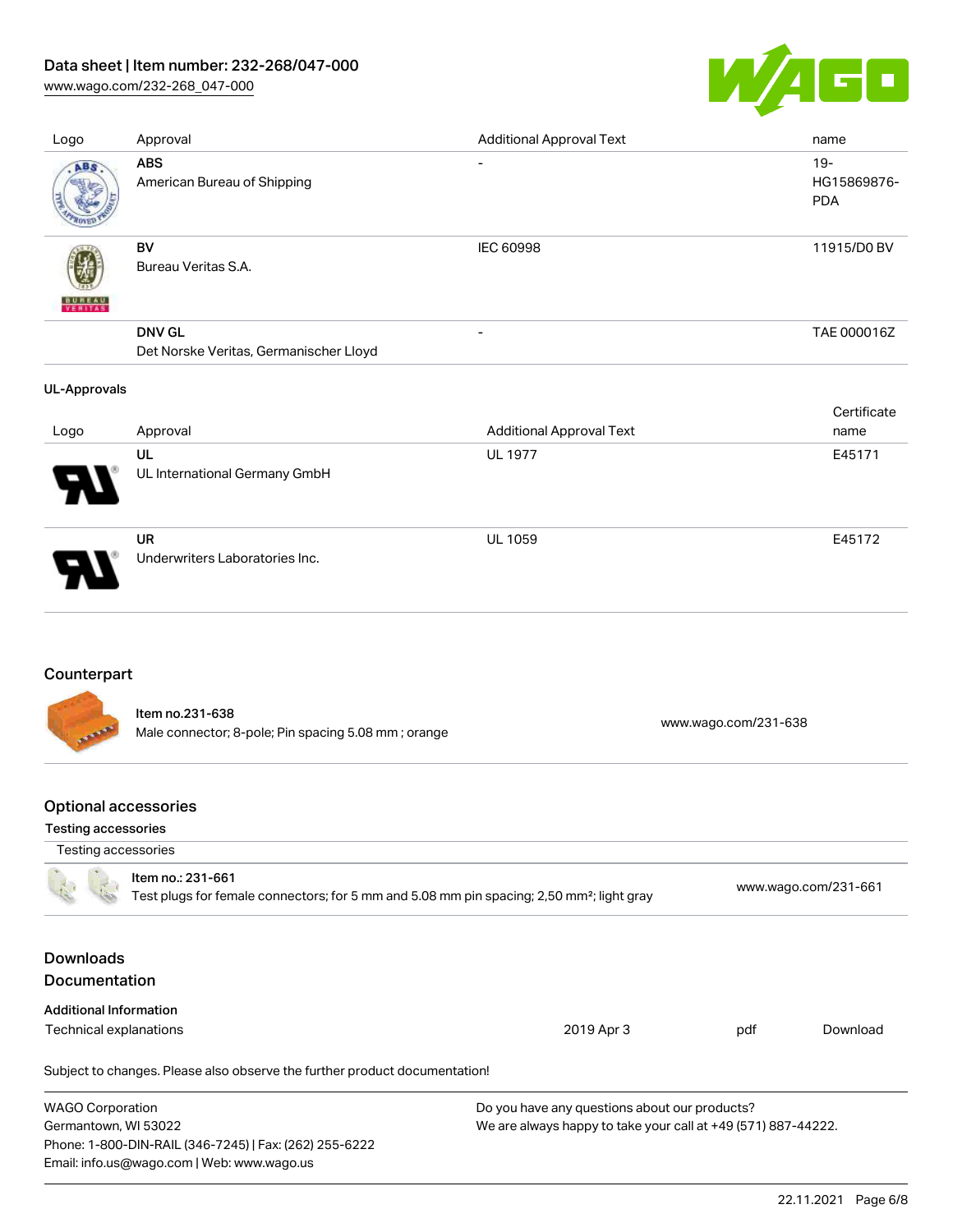

2.0 MB

## CAD files

#### PCB Design

| Symbol and Footprint 232-268/047-000                                                                                                                                   | <b>URL</b> | Download |
|------------------------------------------------------------------------------------------------------------------------------------------------------------------------|------------|----------|
| CAx data for your PCB design, consisting of "schematic symbols and PCB footprints",<br>allow easy integration of the WAGO component into your development environment. |            |          |
| Supported formats:                                                                                                                                                     |            |          |
| Ш<br>Accel EDA 14 & 15                                                                                                                                                 |            |          |
| Altium 6 to current version                                                                                                                                            |            |          |
| Cadence Allegro                                                                                                                                                        |            |          |
| DesignSpark                                                                                                                                                            |            |          |
| Eagle Libraries                                                                                                                                                        |            |          |
| KiCad                                                                                                                                                                  |            |          |
| Mentor Graphics BoardStation                                                                                                                                           |            |          |
| Ш<br>Mentor Graphics Design Architect                                                                                                                                  |            |          |
| Mentor Graphics Design Expedition 99 and 2000                                                                                                                          |            |          |
| ш<br>OrCAD 9.X PCB and Capture                                                                                                                                         |            |          |
| PADS PowerPCB 3, 3.5, 4.X, and 5.X                                                                                                                                     |            |          |
| ш<br>PADS PowerPCB and PowerLogic 3.0                                                                                                                                  |            |          |
| PCAD 2000, 2001, 2002, 2004, and 2006                                                                                                                                  |            |          |
| Pulsonix 8.5 or newer<br>Ш                                                                                                                                             |            |          |
| <b>STL</b>                                                                                                                                                             |            |          |
| 3D STEP                                                                                                                                                                |            |          |
| ш<br><b>TARGET 3001!</b>                                                                                                                                               |            |          |
| View Logic ViewDraw<br>ш                                                                                                                                               |            |          |
| Quadcept                                                                                                                                                               |            |          |
| Zuken CadStar 3 and 4                                                                                                                                                  |            |          |
| Zuken CR-5000 and CR-8000                                                                                                                                              |            |          |
|                                                                                                                                                                        |            |          |

PCB Component Libraries (EDA), PCB CAD Library Ultra Librarian

#### Environmental Product Compliance

#### Compliance Search

Environmental Product Compliance 232-268/047-000

Subject to changes. Please also observe the further product documentation!

WAGO Corporation Germantown, WI 53022 Phone: 1-800-DIN-RAIL (346-7245) | Fax: (262) 255-6222 Email: info.us@wago.com | Web: www.wago.us